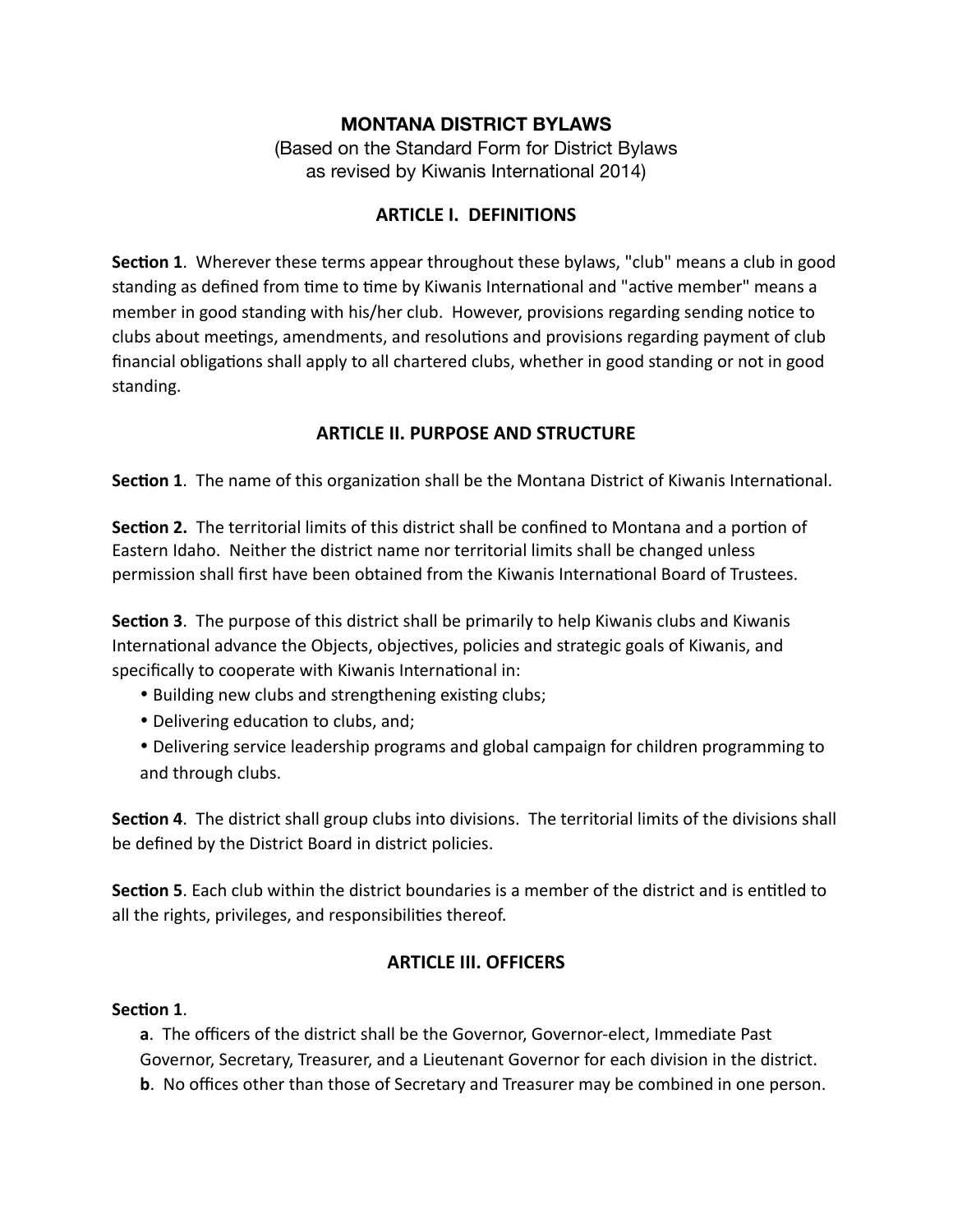**c**. After their election and before their assumption of office, all officers shall be known and designated by the titles of the offices to which they have respectively been elected followed by the term "designate."

**Section 2**. Each district officer shall be an active member in a club of the district. Each Lieutenant Governor shall be a member of a club in the division from which elected and must have served as a club officer or club Board member. The Governor and Governor-elect shall have and maintain a clear criminal history background check conducted and verified by Kiwanis International and shall have served as a club officer or club board member and as a Lieutenant Governor or other district officer.

**Section 3**. All officers shall serve for a term of one year, beginning on October 1. No Lieutenant Governor may serve more than three (3) consecutive years.

**Section 4**. Each district officer has the duty and responsibility to:

- **a**. Promote the Objects and objectives of Kiwanis International.
- **b**. Promote the interests of the clubs within the district.

**c**. Perform such duties and responsibilities as are currently prescribed or as may be amended in the bylaws, policies, or procedures of Kiwanis International or of the district or as may be assigned by the District Board.

**d**. Actively promote implementation of growth efforts of the district in conjunction with

Kiwanis International's strategic growth plan.

**e**. Actively promote and support programs of emphasis by Kiwanis International, such as the service leadership programs and the global campaign for children.

**f.** Attend all meetings required by the district.

**g.** Whenever possible, all district officers are encouraged to attend the Kiwanis International Convention.

**Section 5**. The Governor has the further duties and responsibilities:

**a**. Serve as the chief executive officer of the district, under the direction and supervision of the Kiwanis International Board of Trustees.

**b**. Be responsible for planning and developing the general program for the district convention and conferences with the advice and consent of the District Board.

- **c**. Preside at all district conventions and meetings of the District Board.
- **d.** Attend all conventions and other meetings required by Kiwanis International.
- **e.** Be responsible for implementing growth efforts of the district in conjunction with

Kiwanis International's strategic growth plan.

**f**. Actively promote the Service Leadership Programs of Kiwanis International and assure proper supervision of those programs on a local, divisional, and district level.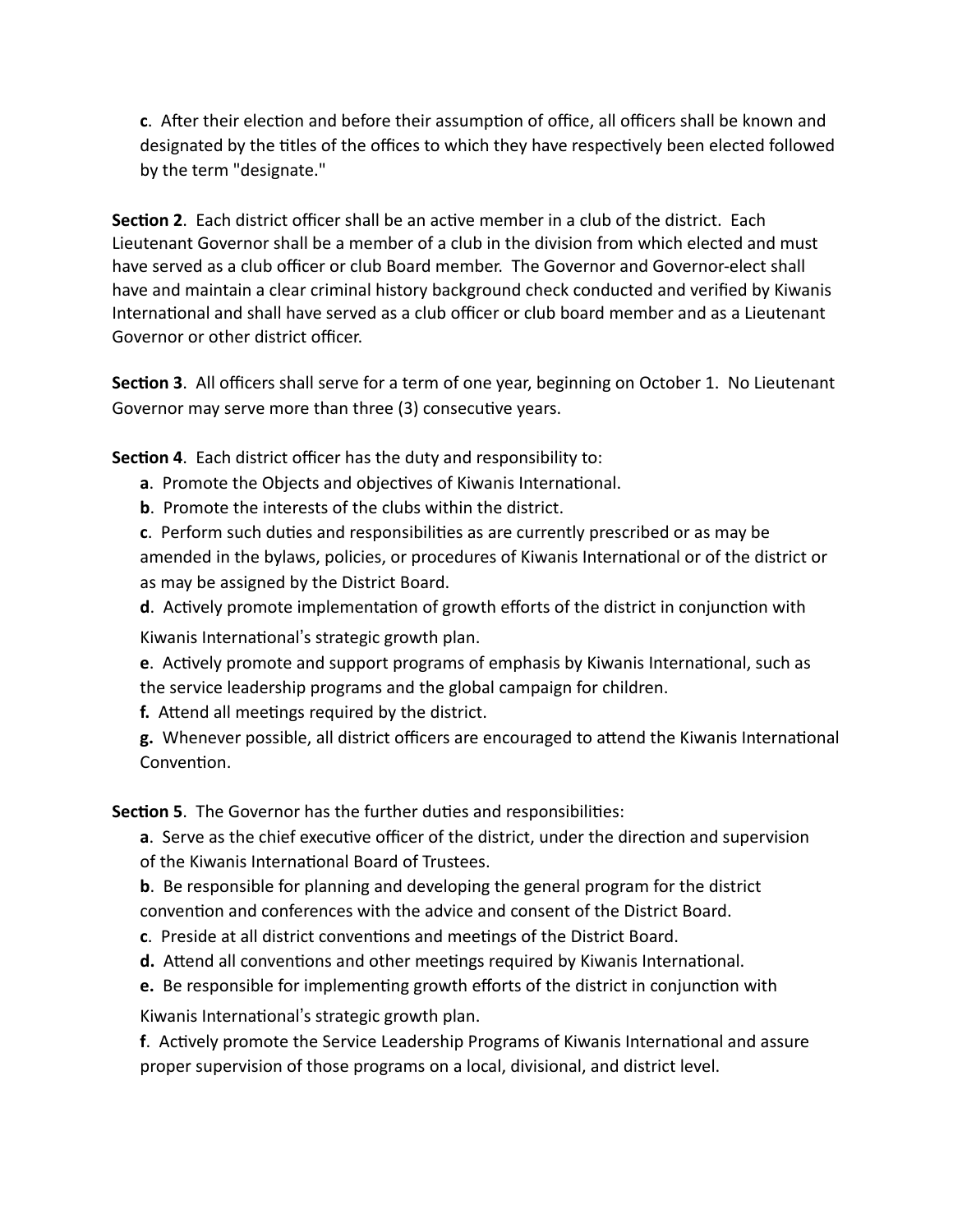**Section 6**. The Governor-elect has the further duties and responsibilities:

**a.** Attend all meetings required by Kiwanis International for Governors-elect, including the Governors-elect Education Conference and the International Convention.

**b**. Be responsible for the training of incoming Lieutenant Governors and district committee chairs; for implementing club education programs; and for education programs at the district convention.

**c.** Support the Governor in his/her role as an officer of Kiwanis International.

**Section** 7. The Immediate Past Governor shall be a resource to the District Governor and District Board.

**Section** 8. The District Secretary has the further duties and responsibilities:

- **a**. Assist the Governor and District Board in conducting the business of the district.
- **b**. Keep all records of the district.

**c**. Be the executive in charge of the District Office and, subject to the approval of the District Board, select the employees (if any).

**d**. Submit to the proper officers, committees, or persons all communications received from Kiwanis International and cooperate with the Governor in forwarding all reports required by Kiwanis International.

**e**. Attend and keep the minutes of the meetings of the District Board and the district conventions.

**f.** Make a report to the district at its annual convention and such other reports as directed by the Governor or the District Board.

**Section** 9. The District Treasurer has the further duties and responsibilities:

**a.** Keep the financial accounts and records and be responsible for proper internal control procedures, including the receipt, deposit, and disbursement of district and sponsored organization funds in the manner authorized and prescribed by the District Board. **b.** Make available for inspection by the Governor, the District Board, or any authorized parties, the financial accounts, records, and books of the district and its service leadership programs.

**c.** Be a member of the Finance Committee.

**d.** Regularly review and advise the District Board on the financial condition of the district and its service leadership programs.

**e**. Make a report at the annual convention.

**Section** 10. The Lieutenant Governors have the further duties and responsibilities:

- **a**. Perform the duties as a member of the District Board.
- **b**. Provide support and assistance to the clubs in their division.
- **c.** Plan and preside at divisional meetings, under the direction of the District Board.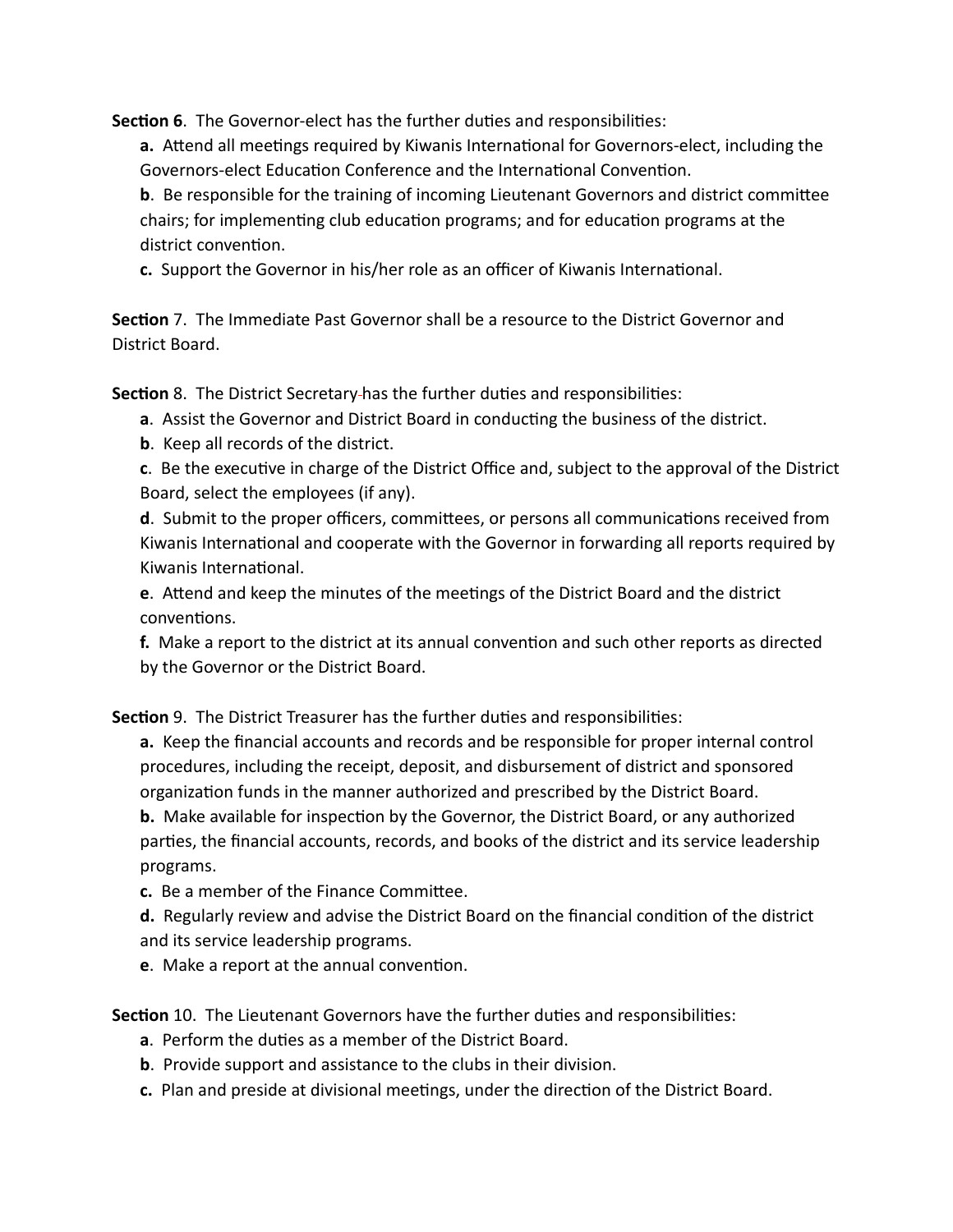**d**. Assist the Governor and the District Board in communicating and implementing the plans and goals of the district in their divisions.

**e**. Report to the Governor about the condition and activities of clubs within their divisions.

**f**. Visit each club in the division as many times as required by the district.

**g**. While serving as Lieutenant Governor-elect shall assure training of the incoming club officers.

### **ARTICLE IV. DISTRICT BOARD**

**Section 1**. The District Board shall consist of the Governor, Governor-elect, Immediate Past Governor, Secretary, Treasurer and a Lieutenant Governor for each division. The Secretary shall be without vote.

**Section 2**. The management and control of the affairs of the district not otherwise provided for in these bylaws shall be vested in the District Board, subject to the supervision and control of the Kiwanis International Board of Trustees. The District Board may adopt policies and/or procedures, provided they are not in violation of any applicable laws or any higher governing documents.

**Section 3**. The District Board shall hold at least two (2) regular meetings during each administrative year, one of which shall be held prior to October 31, at such times and places as designated by the Governor. If the first meeting is held prior to October 1, any action taken shall become effective on October 1.

**Section 4**. A special meeting of the District Board may be called by the Governor or two-thirds (2/3) of the entire Board.

**Section 5**. Subject to the laws of local jurisdiction, the District Board may meet and conduct business by any method that allows all participants to simultaneously communicate with one another or as otherwise allowed by law. Participation by such methods constitutes attendance. Normal board meeting rules and processes apply unless otherwise determined by the Board.

**Section 6**. The District Secretary shall notify each member of the District Board and the Executive Director of Kiwanis International of the time, place, and date of any regular meeting at least three (3) weeks in advance and of any special meeting at least three (3) days in advance.

**Section 7**. In the absence of the Governor from a meeting, the Governor-Elect then the Immediate Past Governor shall act as presiding officer.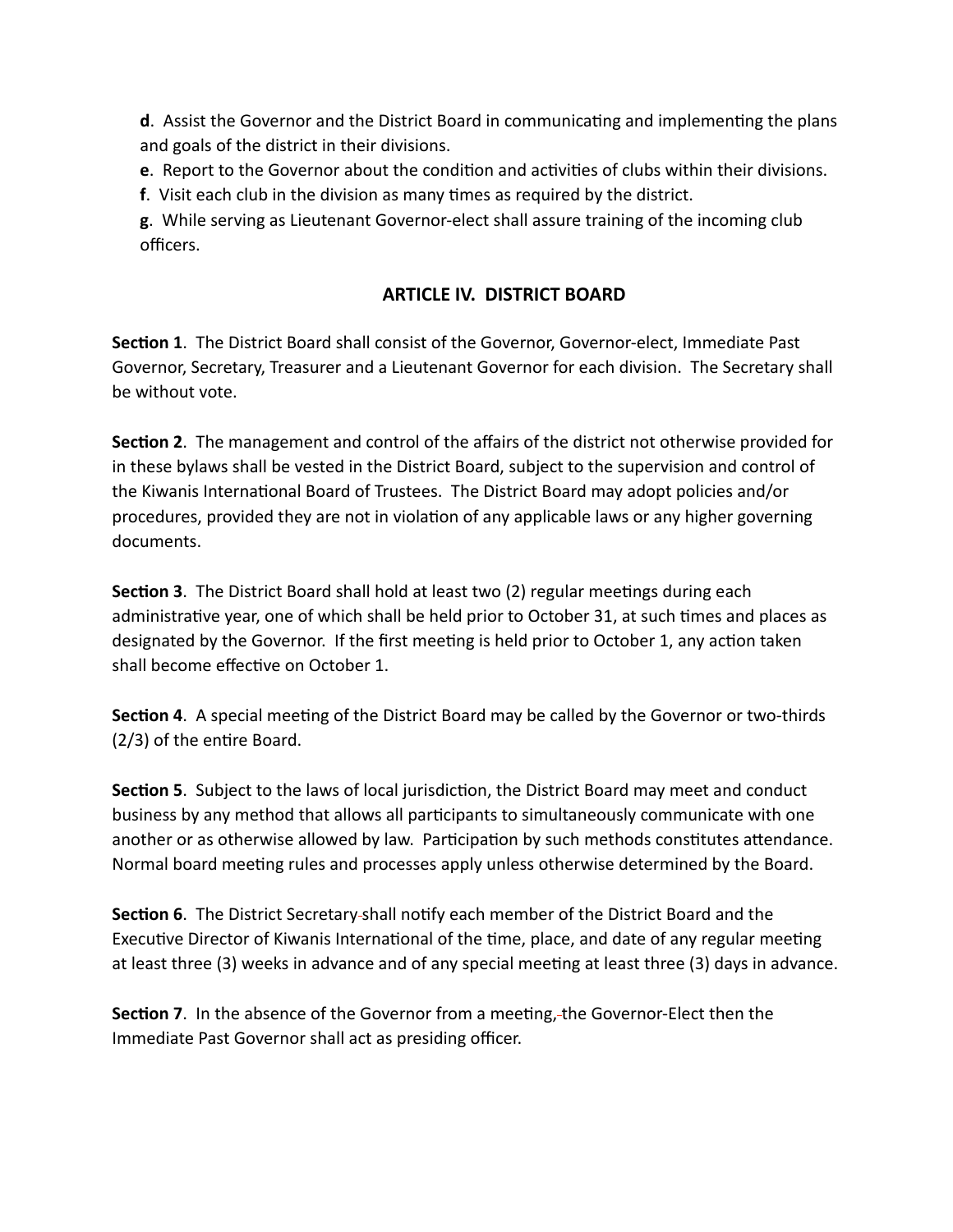**Section 8**. A majority of the total members of the District Board constitutes a quorum, and a majority vote of those present and voting is required for all business unless otherwise provided in these bylaws.

**Section 9**. Within thirty (30) days after any District Board meeting, the District Secretary-Treasurer shall provide a draft of the meeting minutes or a summary of the actions taken to Kiwanis International, and a copy shall be made available to clubs in the district. The district shall provide a copy of the official minutes of each board meeting to Kiwanis International within thirty (30) days after approval by the District Board.

### **ARTICLE V. COMMITTEES**

**Section 1**. The titles, structure, and duties of district standing committees shall be those defined by the Kiwanis International Board of Trustees in policies.

**Section 2**. The following are standing committees of the Montana District of Kiwanis: Achievement - The Past Governor will serve as chair. This committee is designed to select awards and recognition from his/her year to present at the awards ceremony at the Midwinter Conference.

Newsletter – Comprised of Governor, District Secretary and Editor. The newsletter will provide essential district and international information to members.

Past Governors' Committee - The Committee of Past District Governors, which shall be composed of all Past Governors, shall consider all matters referred to it by the district board. It may also initiate subjects for consideration. The committee shall report to the district board its conclusions on all matters considered.

**Section 3**. The district may establish additional standing committees upon approval of the District Board. Each standing committee shall cooperate with the appropriate committee of Kiwanis International.

**Section 4**. The Governor may create special committees, subject to the approval of the District Board.

**Section 5**. The Governor shall appoint all committee chairs and members, subject to approval of the District Board.

**Section 6**. The Governor shall be an ex-officio member of all standing and special committees of the district.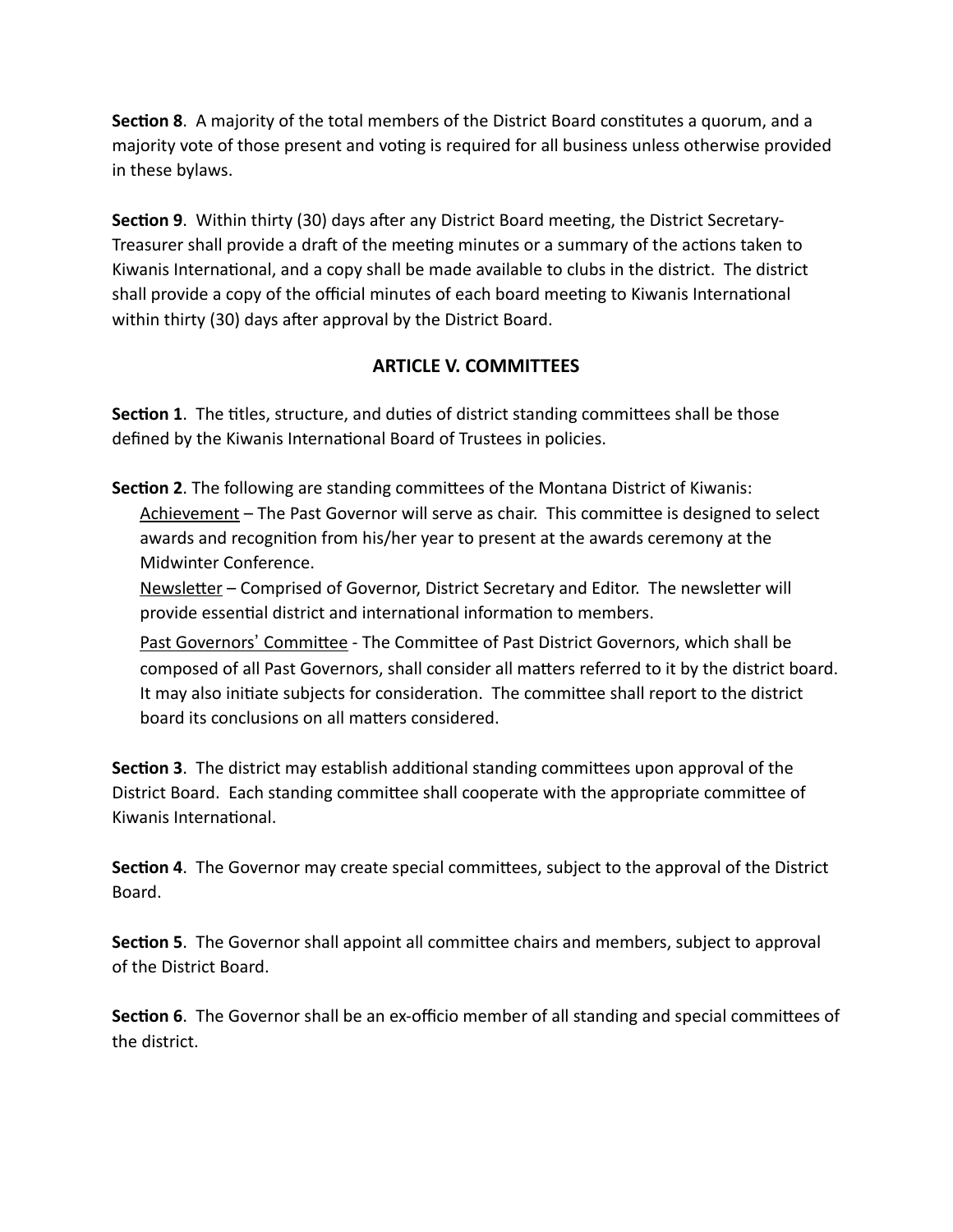**Section 7**. All committee members appointed by the Governor shall be subject to removal by the Governor.

## **ARTICLE VI. CONVENTIONS**

**Section 1**. The annual convention of the district shall be held at such place and date, between March 15 and September 15, as shall be mutually agreed upon by the District Board and the Kiwanis International Board of Trustees, except that no district convention shall be held within the period of thirty (30) days prior to, during, or thirty (30) days following the Convention of Kiwanis International unless approved by the Kiwanis International Board. In the event the annual convention of Kiwanis International is held within the geographic boundaries of a district, the district may hold its convention in conjunction with the Kiwanis International convention; in such cases, district functions may not be held during general sessions of the International Convention.

**Section 2**. Special conventions of the district shall be called by the Governor upon the request of a majority of the clubs or upon the request of three-fourths (3/4) of the members of the District Board.

**Section 3**. The District Secretary shall notify each club and the Executive Director of Kiwanis International at least sixty (60) days prior to the date of the annual convention and at least thirty (30) days prior to the date of any special convention or rescheduled annual convention.

**Section 4**. The District Board shall have full supervision and management of all conventions.

**Section 5**. For each convention, the Governor shall appoint a Committee on Credentials and a Committee on Elections, each to consist of at least three (3) members. All members of the Committee on Elections shall be delegates.

**Section 6**. At any district convention, each club shall be entitled to seat up to three (3) delegates, two (2) of whom should be the club president and president-designate, as well as nominate three alternates who may serve if any delegate is absent. Club delegates and alternates shall be active members of the clubs they represent. However, the Lieutenant Governor or a past Lieutenant Governor may represent any club in their division not otherwise represented by three delegates. Delegates shall be elected by each club prior to the convention and certified to the district by the club president and secretary. A current or past Lieutenant Governor representing a club may be certified by the Credentials Committee or its designee.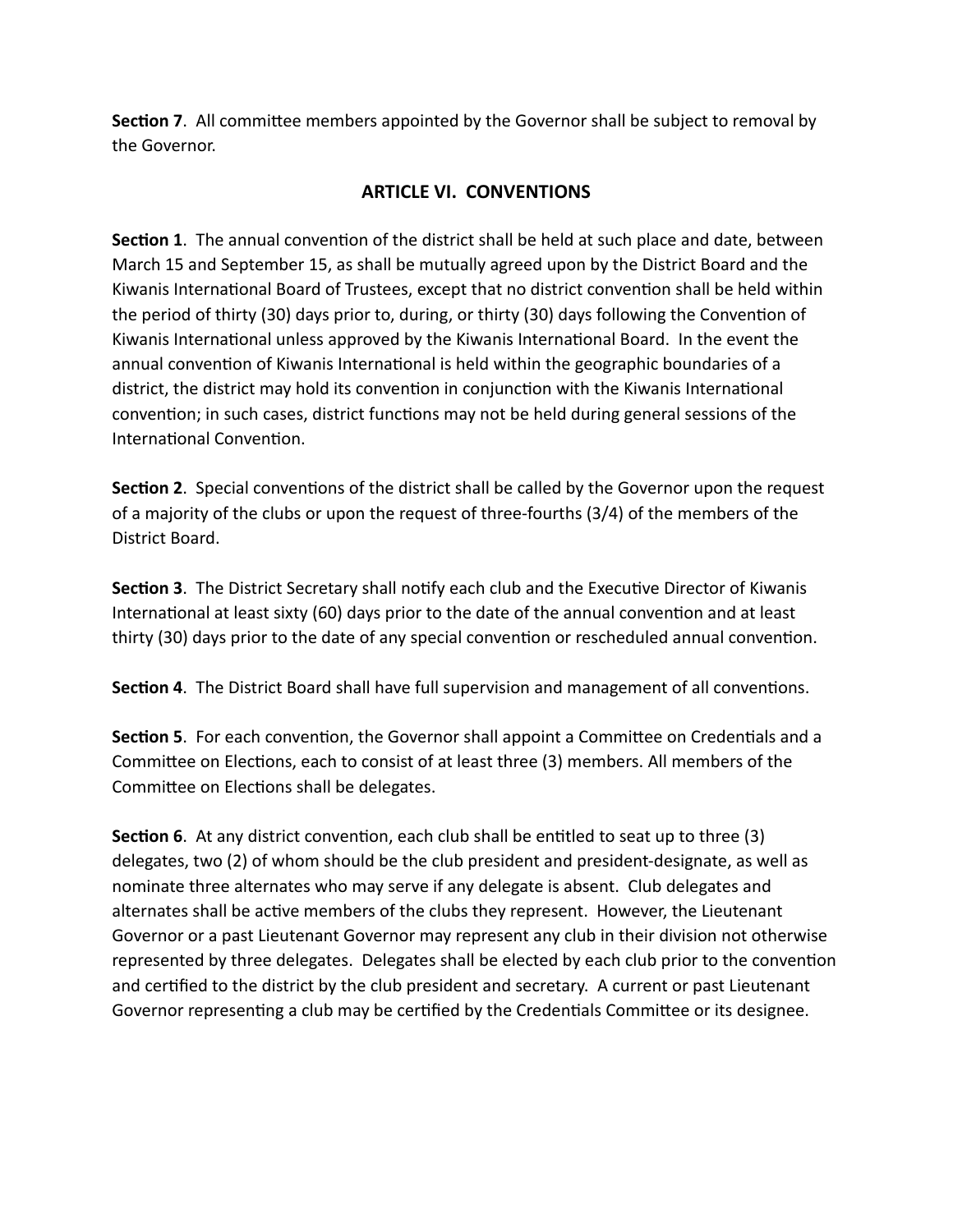**Section 7.** Official delegates of a newly organized club shall be granted full privileges at district conventions after the charter has been approved by the Kiwanis International Board of Trustees, even if it has not been formally presented to such club.

**Section 8**. All officers, past Governors and past district secretaries of the district who are active members of a club in the district shall be delegates-at-large to all district conventions.

**Section 9.** To be accredited, a delegate must have paid a convention registration fee, if such is required.

**Section 10**. There shall be no voting by proxy or absentee ballot.

**Section 11**. The District Board may establish registration fees to be paid by persons attending any district convention. The proceeds derived from such registration fees shall be expended solely upon approval of the District Board.

**Section 12**. The convention may propose, discuss, and adopt resolutions, and may recommend matters or concerns to Kiwanis International. The convention shall also consider and act upon matters submitted to it by Kiwanis International.

**Section 13**. In the absence of the Governor from any convention of the district, the District Board shall designate any elected member of the District Board to act as presiding officer.

**Section 14**. Delegates from at least one-third (1/3) of the district clubs shall constitute a quorum at any district convention, and no less than a majority vote of the delegates present and voting is required to approve all business unless otherwise provided in these bylaws.

**Section 15**. Within thirty (30) days after any convention, the District Secretary shall provide a written report of the actions taken, approved by the Governor, and shall transmit the report to the Executive Director of Kiwanis International. A copy of the report shall be made available to clubs in the district.

**Section 16**. In the event the District Board shall determine by resolution that there exists a condition of emergency that compels cancellation of the annual district convention, the Board shall notify Kiwanis International and district clubs immediately and shall determine one of the following methods to transact any and all business that was to be transacted at the annual convention, as soon as practical. The preference will be to reschedule the convention, if possible, or, alternatively, to call a meeting of all persons having the status of delegates-at-large at district conventions, a quorum of which shall be a majority.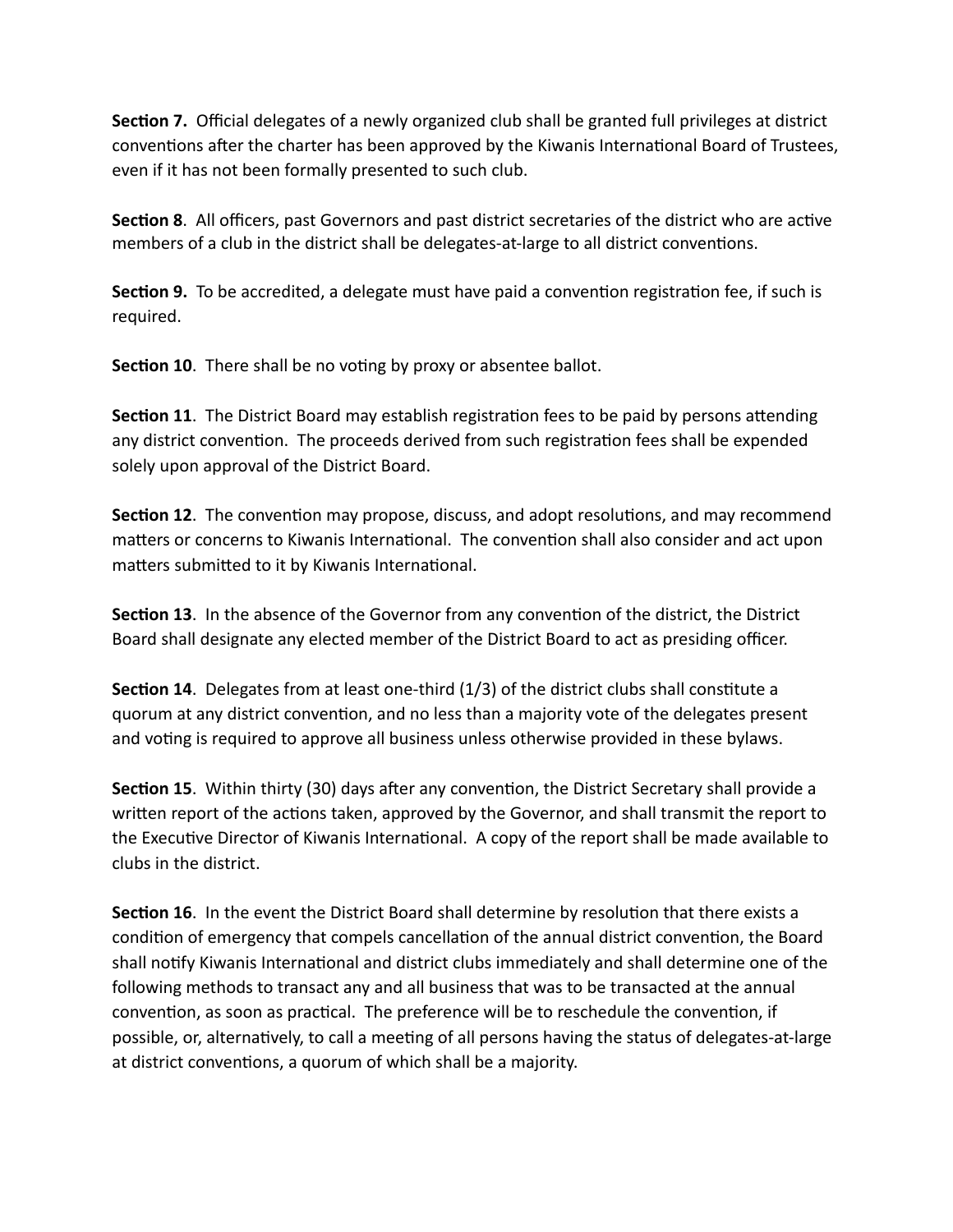**Section 17**. The official program of a convention as approved by the District Board shall be the order of the day for all sessions. Changes in the agenda of the House of Delegates may be made from time to time by a majority vote of the house.

#### **Section 18**. Resolutions

**a**. A club, by majority vote of its active members or board, may propose resolutions to be considered at any convention of the district, provided they are submitted to the District Secretary not less than sixty (60) days prior to the date of the convention. Resolutions may also be proposed by the District Board.

**b**. All proposed resolutions shall be referred to the Committee on Resolutions and Bylaws for its consideration and recommendation to the District Board. The Committee may modify, combine, edit, or not accept any club proposals. The District Board shall have final authority on resolutions to be considered at the convention.

**c**. No later than thirty (30) days prior to the district convention, the Secretary shall make available to each club in the district a copy of all proposed resolutions other than those of memoriam and appreciation.

**d**. No other resolutions shall be considered unless approved for consideration by two-thirds (2/3) vote of the District Board and presented no later than the beginning of the House of Delegates.

**e**. Resolutions may be adopted by a majority of the valid votes cast by the delegates present and voting, except those recommended by the Board less than sixty (60) days in advance which shall require two-thirds (2/3) vote to adopt.

**Section 19**. The House of Delegates shall adopt standing rules to conduct business.

### **ARTICLE VII. NOMINATION AND ELECTION OF OFFICERS**

**Section 1**. The election of officers, except as otherwise provided in these bylaws, shall be held at the annual convention. The official program of the convention shall indicate the time and place of the elections.

**Section 2**. The Secretary and Treasurer will assume office on October 1 and shall be appointed by the Governor-designate, subject to the approval of the District Board-designate.

**Section 3**. The nominating and election procedure for officers to be elected at the annual convention shall be as follows:

**a.** The Governor-elect shall be the sole candidate for the office of Governor.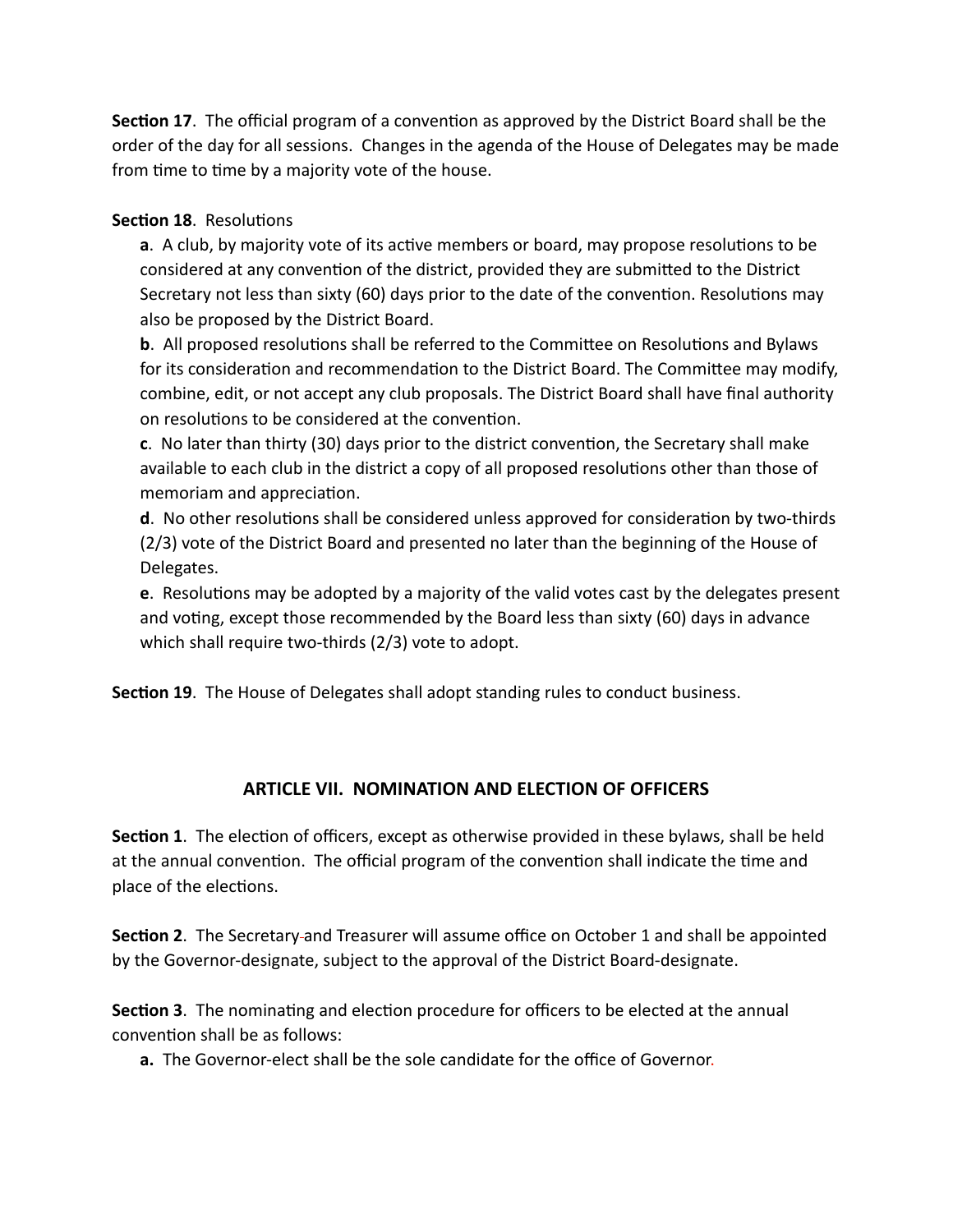**b.** All qualified candidates for offices to be elected at the annual convention shall announce their candidacy to the District Secretary by the Mid-Winter Conference;

provided, however, that if no candidate comes forward by the Mid-Winter Conference, candidates must submit written notice no later than the beginning of the first convention session of the annual convention.

**c.** Qualified candidates for Governor and Governor-elect shall:

- Submit a signed agreement to Kiwanis International to fulfill the duties of office.
- Have a clear criminal history background check conducted and verified by Kiwanis International.

**d**. Prior to elections, the Secretary shall report the qualified candidates to the House of Delegates.

**e.** Nothing in this article shall be construed as limiting the right to make further nominations of qualified candidates during the House of Delegates session.

**f.** A majority of all valid votes cast shall be necessary for each office elected at the convention. In the event that no nominee receives a majority of valid votes cast, a new election shall take place immediately, with the nominee receiving the fewest number of votes eliminated from the ballot. This procedure shall be followed until one nominee receives a majority vote.

**g**. The voting shall be by ballot only where there are two (2) or more candidates for the same office.

**h**. Cumulative voting shall not be permitted.

#### **Section 4**. Duties of Credentials Committee and Elections Committee

**a**. The Credentials Committee shall verify all delegates and determine the seating of any delegates not previously certified by their club. Prior to the elections taking place, the Credentials Committee shall report the delegate count to the District Secretary and Elections Committee, and shall make available to them, upon request, a list of the delegates. **b**. The Elections Committee shall have general charge of the election and of distributing and

counting all ballots. The Elections Committee shall report promptly to the convention the results of all balloting. The report shall be signed by a majority of the committee.

**Section 5**. Election of Lieutenant Governor and Lieutenant Governor-elect

**a**. The Lieutenant Governor of each division shall hold a caucus at the Mid-Winter Conference to elect the Lieutenant Governor Elect. If the Lieutenant Governor Elect is not elected at MidWinter, the Lieutenant Governor may hold a meeting of the division. The time and place of this meeting shall be designated by the Lieutenant Governor. The president of each club in the division shall be notified at least 10 days prior to the meeting. Past Governors and past Lieutenant Governors who are active members of a club in the division, as well as non-delegate club members, shall also be invited to the meeting and shall have the privilege of the floor, but shall be without vote.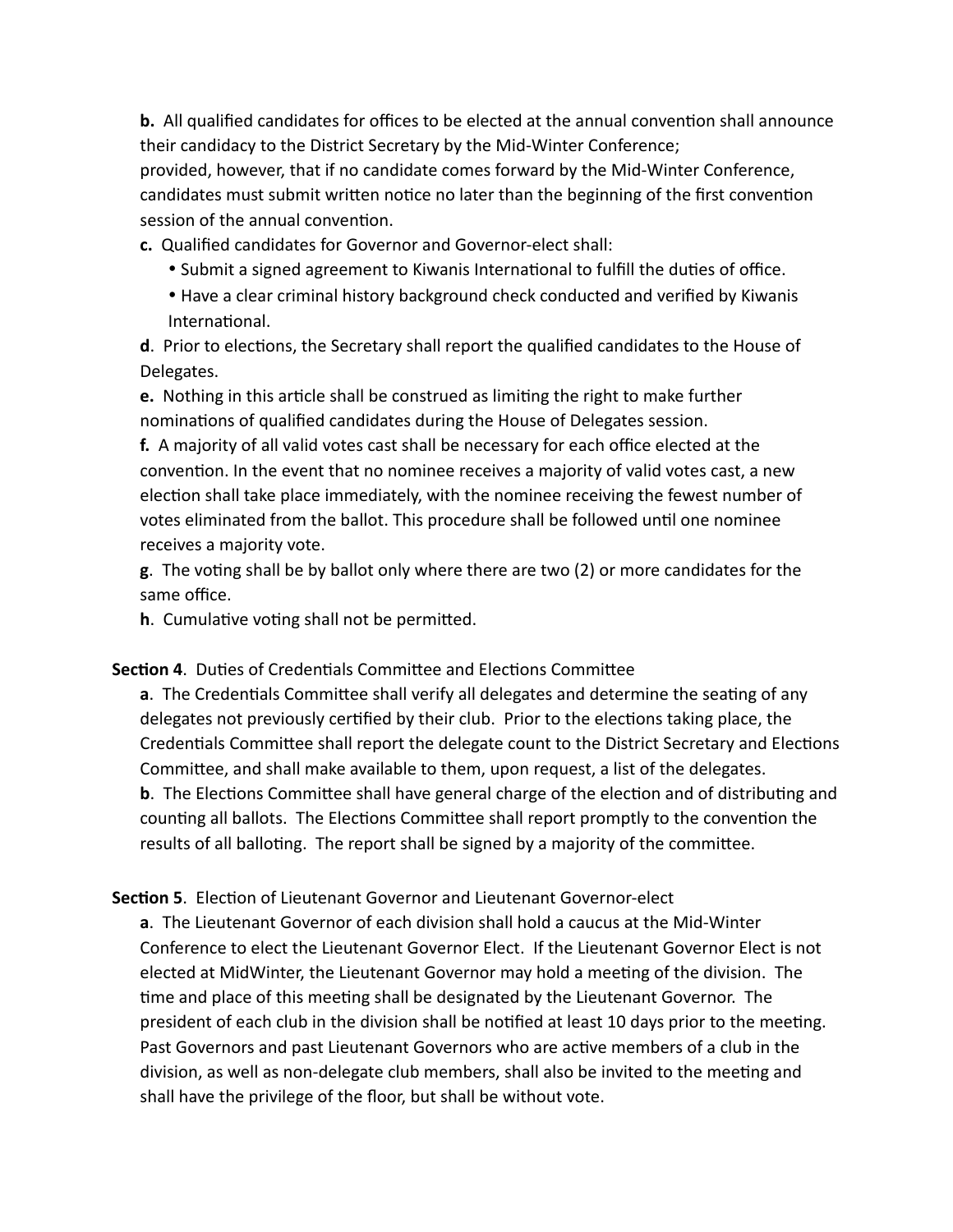**b**. Each club in the division is entitled to seat up to three (3) delegates, two (2) of whom should be the club president and president-designate, as well as nominate three alternates who may serve if any delegate is absent. All club delegates and alternates shall be active members.

**c**. Delegates from at least a majority of the clubs in the division shall constitute a quorum.

**d**. The Lieutenant Governor shall conduct the elections, unless he/she is a candidate for election. If the presiding officer is absent or ineligible to serve, the meeting shall elect a delegate to conduct the elections.

**e**. No person shall be considered a candidate for Lieutenant Governor or Lieutenant Governor-elect without first providing consent and an agreement to carry out the duties and responsibilities of office.

**f.** The Lieutenant Governor-elect shall be the sole candidate for the office of Lieutenant Governor. However, nothing shall preclude additional nominations of qualified candidates from the floor.

**g**. Voting shall be by ballot only where there are two (2) or more candidates for the same position. A majority of all valid votes cast shall be necessary for elections. In the event that no nominee receives a majority of valid votes cast, a new election shall take place immediately, with the nominee receiving the fewest number of votes eliminated from the ballot. This procedure shall be followed until one nominee receives a majority vote. In the event of a tie vote, the Lieutenant Governor shall be entitled to vote.

**h**. The presiding officer shall report the election results immediately to the District Secretary who shall report the results to Kiwanis International.

**i**. A Lieutenant Governor-elect is not a district officer.

### **ARTICLE VIII. VACANCIES IN OFFICE**

**Section 1**. In the event of a vacancy in the office of Governor or Governor-elect, the vacancy for the unexpired term shall be filled by majority vote of the District Board from among the qualified past Governors, current or past Lieutenant Governors.

**Section 2**. In the event of a vacancy in the office of Immediate Past Governor, the qualified member who served as Governor most recently prior to the Immediate Past Governor who is willing and able shall automatically become the Immediate Past Governor.

**Section 3**. In the event of a vacancy in the office of Secretary or Treasurer, the Governor shall appoint a qualified member of a club of the district to fill the office for the unexpired term, subject to the approval of the District Board.

**Section 4**. In the event of a vacancy in the office of Lieutenant Governor, the District shall notify the clubs in the affected division that a replacement Lieutenant Governor may be elected at a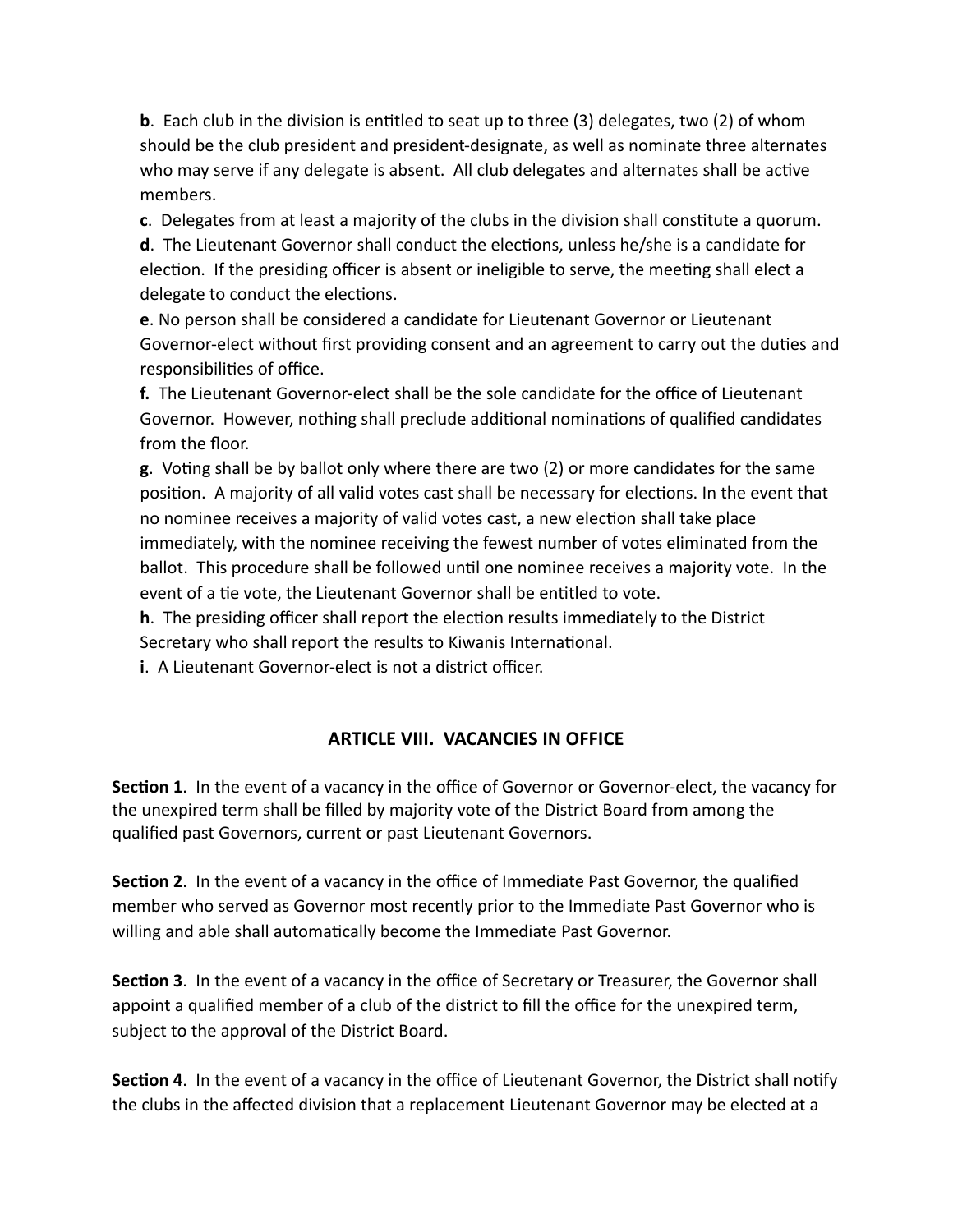division meeting to be held within sixty (60) days from the date of such vacancy. In the absence of a replacement being elected by the division, a qualified member of a club in the same division shall be elected by a majority vote of the District Board.

**Section 5**. In the event that the election of any district office cannot be completed for any reason, the District Board may consider the office to be vacant and may fill it as a vacancy as provided in these bylaws for such office.

**Section 6**. In the event that, after election and before October 1, any district officer-designate is unable to serve for the year elected, the District Board-designate for said year shall fill the position as a vacancy as provided in these bylaws for such office. Disability or inability of a Governor-designate to serve for the year for which elected shall first be determined by a twothirds (2/3) vote of the entire District Board-designate.

**Section 7**. In the event that the Governor is temporarily incapacitated and is unable to discharge the duties of office, the District Board shall elect, by a majority vote of the District Board, the Governor-Elect, a qualified past Governor, or current or past Lieutenant Governor to become Acting Governor until the Governor is able to resume the duties of office. While the Governor is incapacitated, the Acting Governor shall have all the duties, responsibilities, and authority given to the Governor by these bylaws and the Bylaws of Kiwanis International. If, after a period of sixty (60) days, it appears to the Board that the Governor continues to be incapacitated and is not able to resume the duties and responsibilities of office, the Board may declare the office of Governor vacant and the vacancy shall be filled in accordance with the provisions for filling vacancies in such office as provided in these bylaws.

### **ARTICLE IX. DISCIPLINE OF OFFICERS**

**Section 1**. If a district officer is alleged by the Governor or two-thirds (2/3) of the District Board to be failing to perform his/her duties, the District Board shall investigate the allegation and determine the matter at a meeting held within forty-five (45) days after the investigation is complete or as soon as reasonably possible. Written notice of the allegation, investigation, and meeting shall be given to the accused officer at least thirty (30) days prior to the meeting. The accused officer shall be permitted to attend the meeting and present a defense. If the allegation(s) is sustained by no less than a two-third (2/3) vote of the entire board, the office shall be declared vacant.

#### **Section 2**.

**a**. "Conduct unbecoming a member of the Kiwanis family" is defined in Kiwanis International Policy as any conduct that: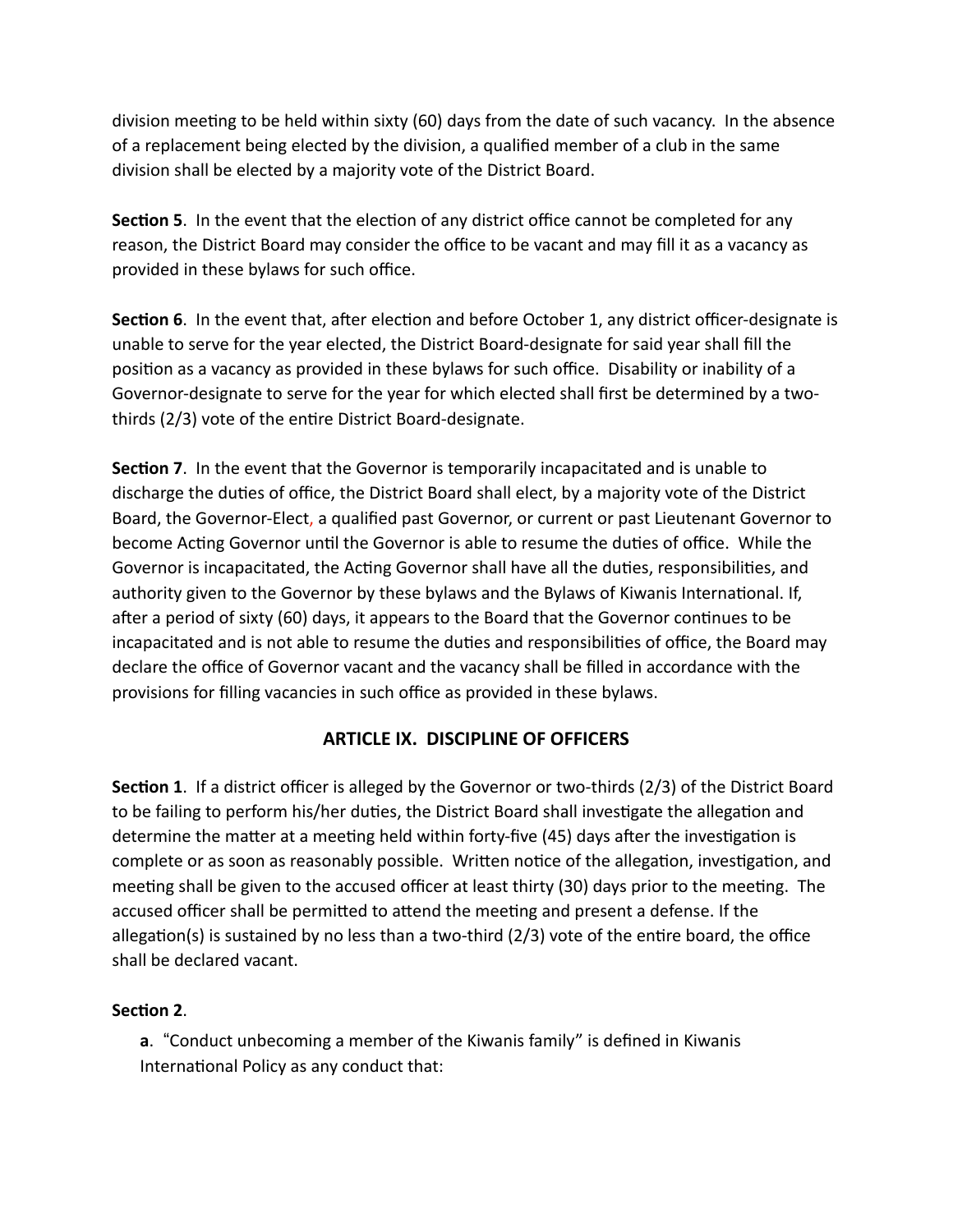• is incompatible with the best interests of the public or of members of the Kiwanis family; or

• tends to harm the standing of Kiwanis in the local or global community.

**b**. If an allegation of 'conduct unbecoming a member of the Kiwanis family' is made against a district officer, allegedly committed while he/she was engaged in his/her duties as a district officer, the Governor shall immediately request from Kiwanis International a copy of the detailed procedures to be followed by the district and shall appoint a special investigator to investigate the matter. If an allegation is made against the Governor, it shall be referred to the Kiwanis International President and Executive Director to be handled under the process for Kiwanis International Officers. If the investigation report concludes there is a reasonable basis for the allegation, the Governor shall notify the accused officer and refer the matter to the District Board to conduct a hearing to decide the matter. The Board shall then meet and report its decision whether the accused officer did or did not engage in

'conduct unbecoming,' and, based on that decision, the appropriate disciplinary action, as follows: counseling, a verbal or written reprimand, or suspension or removal from office. **c**. If either the accused officer or the Investigator believes some part of the investigation was faulty or the determination was incorrect, either party has the right to request in writing reconsideration by the Board. The Board's decision on the matter shall be final.

**d**. If, at any point during the 'conduct unbecoming' process, possible criminal wrongdoing is discovered, the matter shall be reported to the proper authorities.

**e**. All materials, facts, and information related to the investigation, determination, and reconsideration (if any) shall be kept confidential at all times by any parties or persons involved in any part of the process.

**f.** The district shall retain all official records on the matter (Allegation Report, Investigation Report, Hearing Record, Board Report, and Reconsideration Record if any) in a confidential file as long as required by applicable law, and shall send a copy to Kiwanis International, to be retained in a confidential file.

**Section 3**. If the district employs the Secretary and/or other district officers, the employment relationship supersedes the officer relationship.

**Section 4**. Whenever a district officer is removed from office for reasons involving conduct unbecoming a member of the Kiwanis family or failure to perform the duties of office or resigns from office for conduct unbecoming or failure to perform the duties of the office, that person may be declared by the District Board to be ineligible to hold a district office or appointment in the future.

### **ARTICLE X. REVENUE**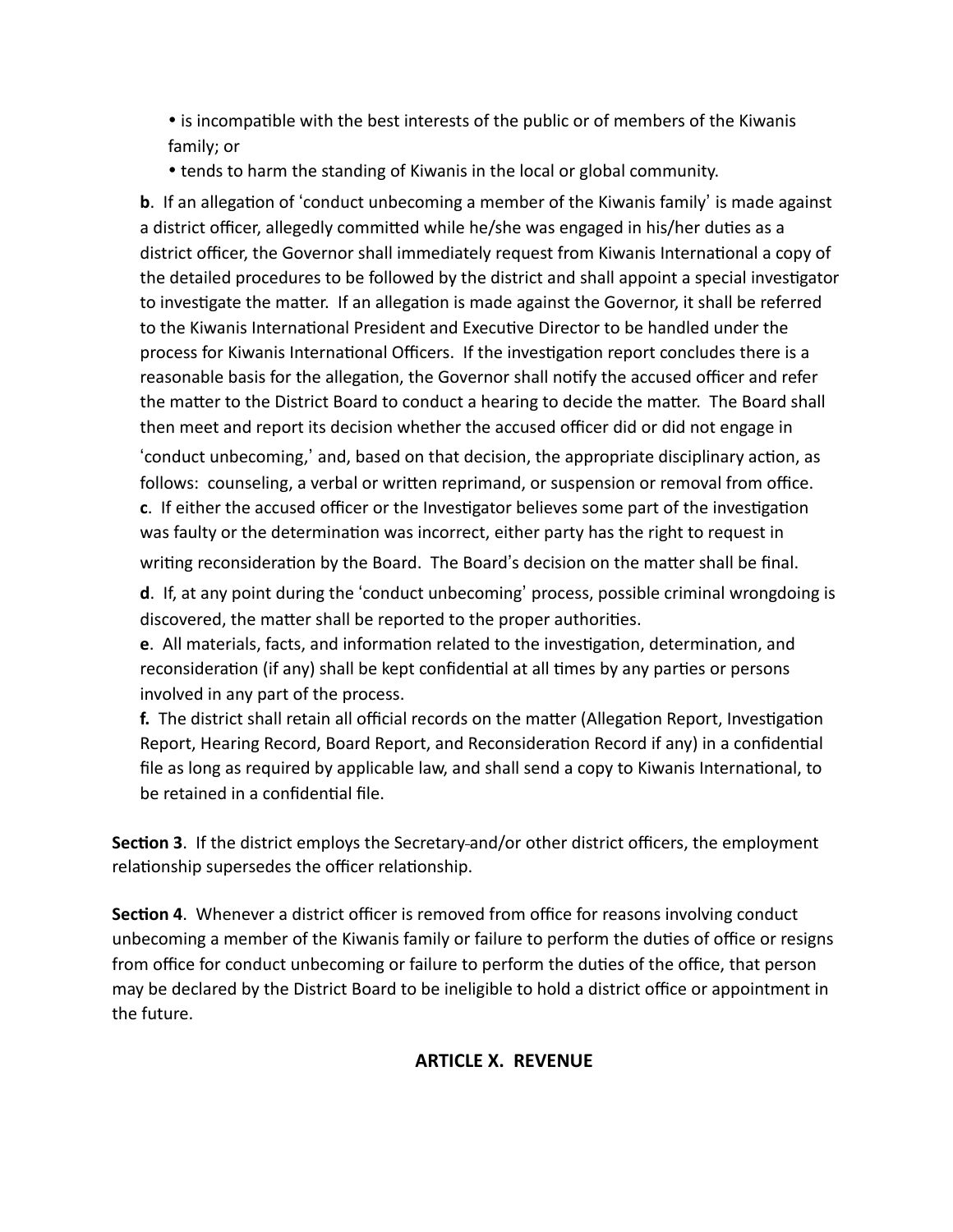**Section 1.** Each club shall pay dues to the district for each active club member in an amount determined by a two-thirds (2/3) vote of the district House of Delegates. Dues shall be based on each club's annual membership report to Kiwanis International as of September 30 of each year and shall be due annually on October 1 and payable by November 30.

**Section 2**. Prorated district dues shall be charged for each new member of a club on the same prorated schedule used by Kiwanis International. Prorated district dues are waived for any new member who was a former member of a Kiwanis International service leadership program.

**Section 3**. The District Board may establish registration fees for district conferences or other meetings.

**Section 4**. No financial obligation shall be placed upon clubs of the district other than those provided in these bylaws or adopted by a two-thirds (2/3) vote of the House of Delegates.

### **ARTICLE XI. FINANCE**

**Section 1**. Not later than October 31, the District Board shall approve a budget of estimated revenues and expenses for the year, including capital expenditures.

**Section 2**. The financial records of the district shall be examined at the end of each fiscal year by a qualified individual(s) or company selected by the District Board. The individual(s) should be qualified to perform such work in their respective jurisdiction. A copy of the annual financial examination shall be sent to the Executive Director of Kiwanis International by March 31 and to the District Board and shall be made available, upon request, to clubs and members in the district.

**Section 3**. The District Board shall determine the official depository or depositories and shall designate persons authorized to disburse funds.

**Section 4**. The district will comply with all governmental reporting requirements for finances, taxation, employment and any other areas of operation.

**Section 5**. The district shall report its financial status annually to clubs and to the Kiwanis International Board and at such other times and including such information as requested by the Kiwanis International Board.

# **ARTICLE XII. OTHER AUTHORITIES**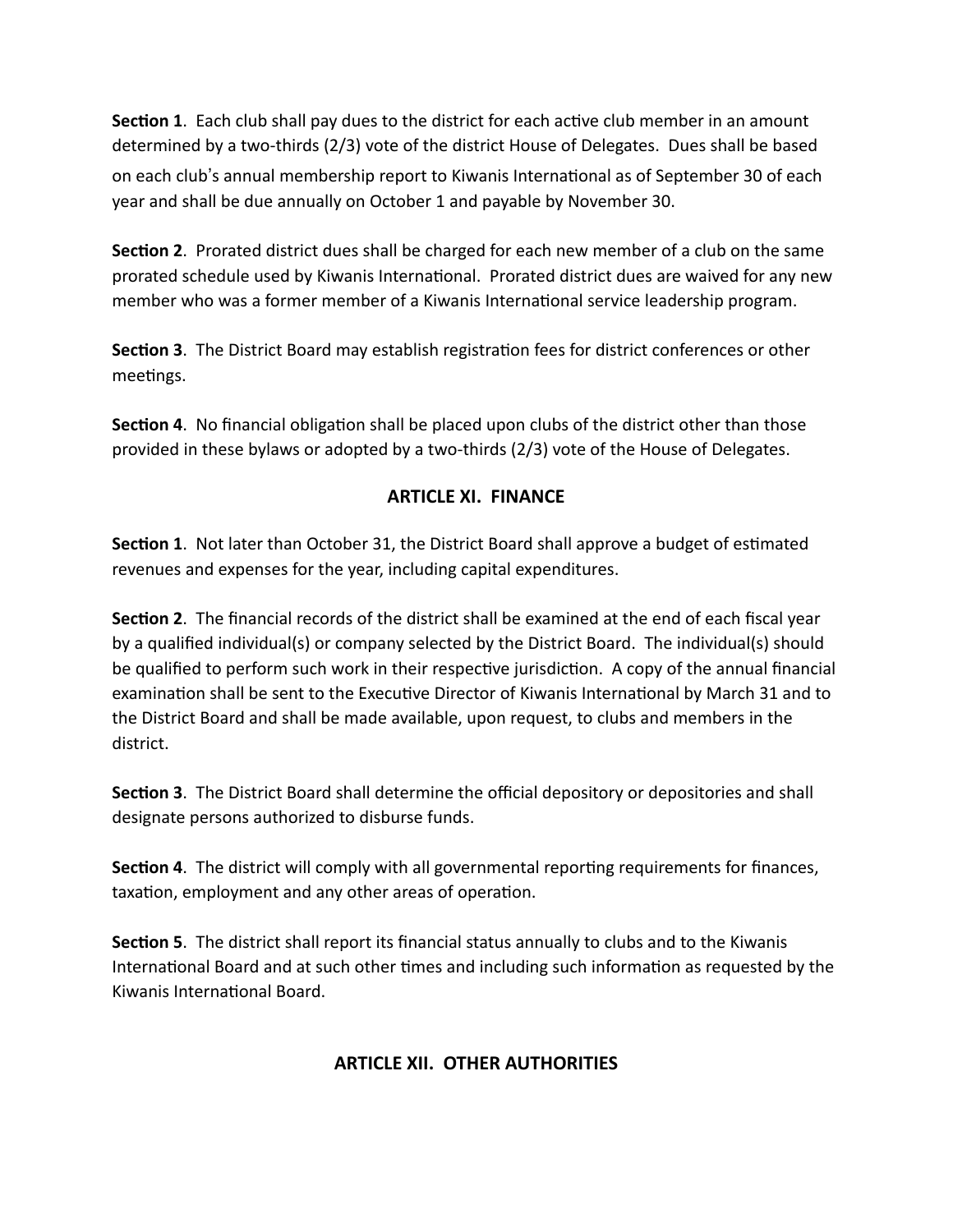**Section 1**. This district bylaws and policies will comply with all applicable laws in its local jurisdiction(s).

**Section 2**. For authority on all matters not covered by these bylaws, the following documents will apply, in this order of priority:

**First**—Kiwanis International Bylaws **Second**—Kiwanis International Policies and Procedures **Third**—District Policies or Procedures **Fourth**—Roberts Rules of Order Newly Revised (latest edition)

#### **ARTICLE XIII. AMENDMENTS**

#### **Section 1**.

**a**. A club, by majority vote of its active members, may propose bylaw amendments to be considered at any convention of the district, provided they are submitted to the District Secretary not less than sixty (60) days prior to the date of the convention. Bylaw amendments may also be proposed by the District Board.

**b**. No later than thirty (30) days prior to the district convention, the Secretary-shall make available to each club in the district a copy of all proposed bylaw amendments.

**c**. Amendments to these bylaws may be adopted by two-thirds (2/3) of the valid votes cast by the delegates present and voting.

**Section 2**. These bylaws and any amendments to them shall be in conformity with the Kiwanis International Bylaws, and the Standard Form for District Bylaws. Amendments previously verified by Kiwanis International to be in conformity may become effective immediately, unless a later effective date is specified upon adoption. Any amendments not in conformity shall not be effective until or unless approved by the Kiwanis International Board. Any questions regarding conformity shall be determined by the Kiwanis International Board.

**Section 3**. If the Kiwanis International Bylaws are amended in such a way that necessitates revisions to the Standard Form for District Bylaws, the district House of Delegates shall amend the district bylaws at the next annual convention to reflect such revisions.

#### **ARTICLE XIV. SEVERABILITY**

**Section 1**. In the event that any provision of these bylaws is held invalid, all other provisions shall remain in effect.

### **ARTICLE XV. INCORPORATION AND DISSOLUTION**